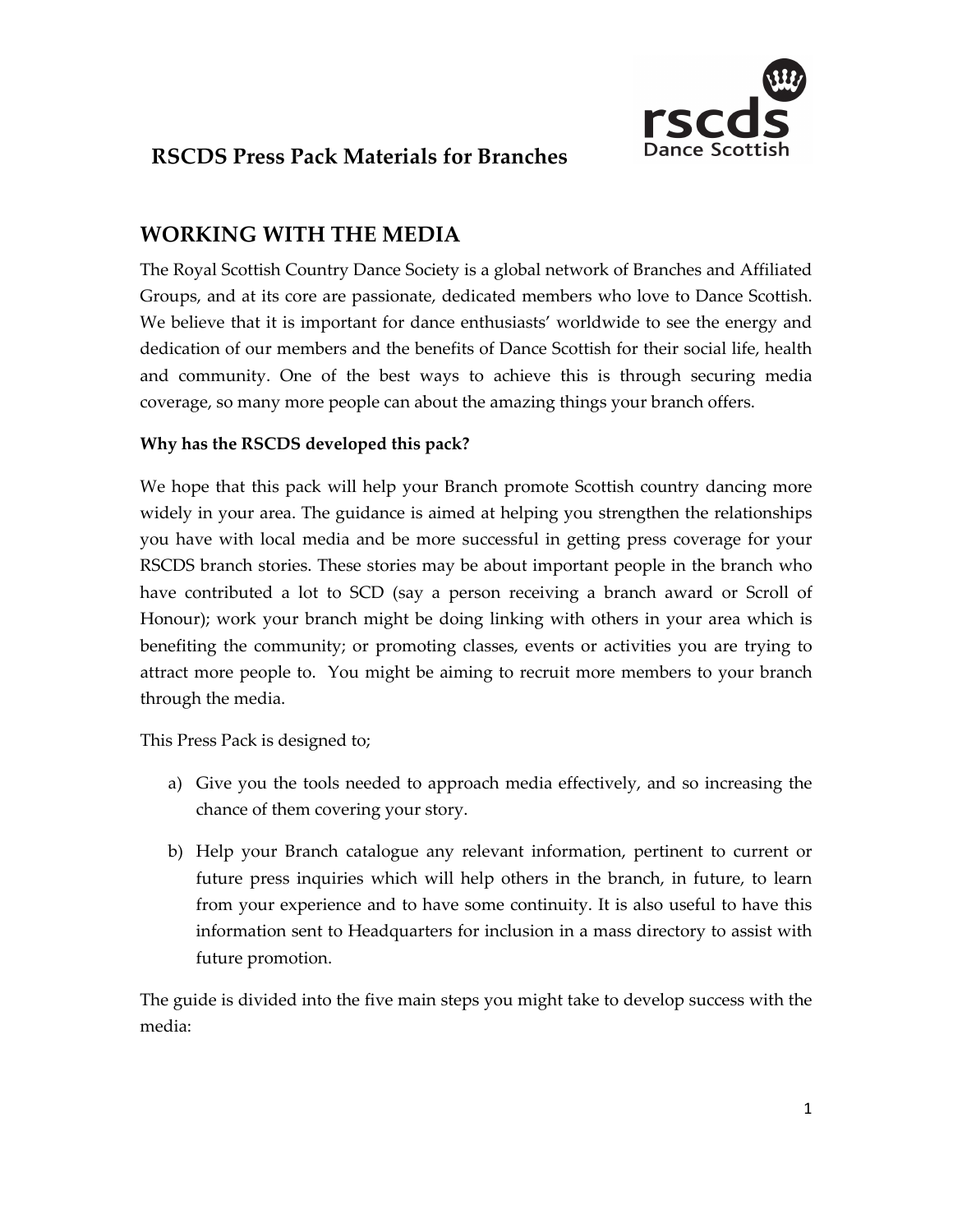**Step 1: Doing your research** - gathering information on what your local media outlets are, the key contacts in these outlets and what interests them.

**Step 2: Planning your media activities over the year** – what key stories, topics or events does your branch want local media coverage for over the year and setting up a simple time plan for when you need to get started on each event/topic.

**Step 3: Finding your 'hook' or 'story' or becoming a journalist** - for each individual press article put yourself in the journalist's shoes and think what the main interesting "hook" might be to attract the attention of the journalist/editor and the reader. An event is not a story in itself – something else needs to be the story, and the event is just included in the details.

**Step 4: Writing the press release or article** – this puts more detail on the issue(s) you summarised in your 'hook', including details of any event or activity that you want to publicise (i.e. location, time, how to book, contact info, etc.)

**Step 5: Working with the journalist to secure the story** - send the press release off to targeted journalists/press outlets that you think will have a particular interest in this story or hook and where possible follow up to warm them up a bit more.

**Step 6: Keeping records of successful (or unsuccessful) media work** and learning from this – what outlets are interested, who wrote a story but also who was not interested and why / any feedback.

# *STEP 1 DOING YOUR RESEARCH*

Research a number of things. The first is to look at what your media outlets are – these might be local newspapers, local radio, and local TV or community publications. Or you may have a regional or national story – in which case look national.

In addition to print there is always the world of digital media. Media outlets are now on Social Media sites and linking press with radio, TV and the web is easier than ever before. Many media outlets offer space via digital, print, or both, so think about how you want your readers to interact with your article as various platforms have different audiences. What works for print won't necessarily work for digital, and vice versa.

The second is to then to research who in these media outlets might be interested in your stories – which might be related to dance, to fitness, to community activity, cultural aspects or health for example. Don't just limit yourself to thinking about who is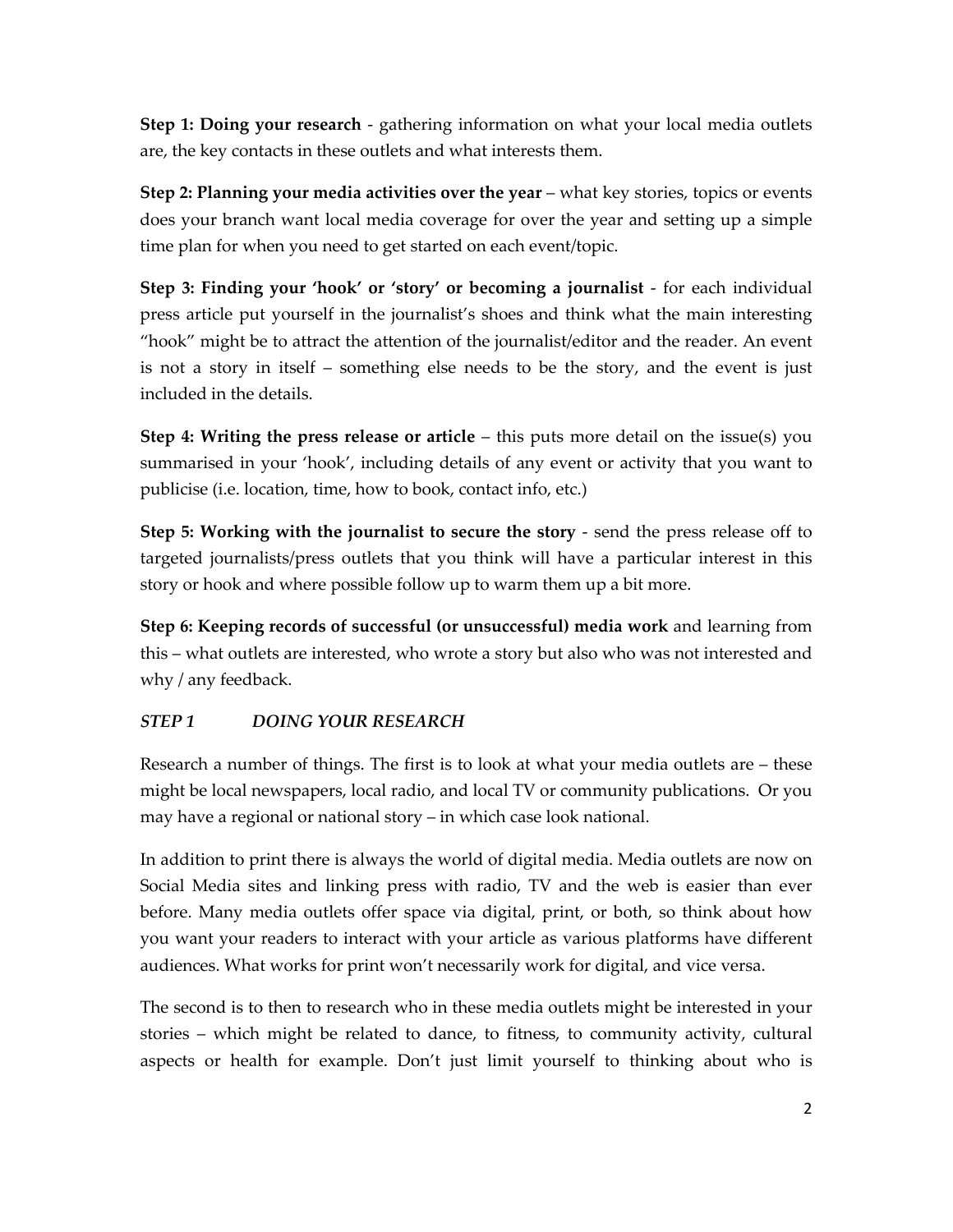interested in Scottish dance – there are other 'stories' to be told. Keep a record of the name and contact details of the Editor but also specific journalists with niche interests such as the Arts correspondent, or the journalist with responsibility to cover the sports and fitness or community activity.

There are several ways to get your topic published, including an article, letter to the editor, feature piece, picture, etc. So you also need to think about this and find out what the options are and which you are most likely to be successful with.

## *Step 1 resources: RSCDS Press Details Excel Spreadsheet*

Attached is a spreadsheet which is a simple way to record any contacts you make within a media outlet during your research. It is essential that you write down the contact's name, position, organisation, then as you work through your steps you can also keep a record of progress with the journalist. You can also keep any other relevant details that might be vital to not only the coverage but also a possible future relationship.

Please use this spreadsheet in all aspects of press coverage. If you are unsuccessful in obtaining exposure, the contact details of the media outlet are still important as Headquarters may wish to use these details at any point in the future for marketing purposes.

# *Step 1 Tip:*

*When researching media contacts, the best method is to find contact information via the About Us page, Contact Us page, check the Editorials or telephone. Remember; only approach those contacts who are relevant: if you are holding a social dance event, a contact in the Sports department won't be able to assist you but get in touch with the Editor, Assistant Editor, or a reporter in the Arts or Entertainment sector. However, if you are organising a danceathon for 5 hours to build fitness the Sports or Health reporter might be interested.*

# *STEP 2 PLANNING YOUR MEDIA ACTIVITIES OVER THE YEAR*

Have a look at your Branch's calendar for the year – what significant activities are you doing over the year – courses or classes, events, anniversaries or celebrations for example. Think about which of these might generate good stories that journalists might be interested in. Put these into the spreadsheet attached which is a planner for the year and then think about when you might need to start planning press work for each opportunity you have identified over the year.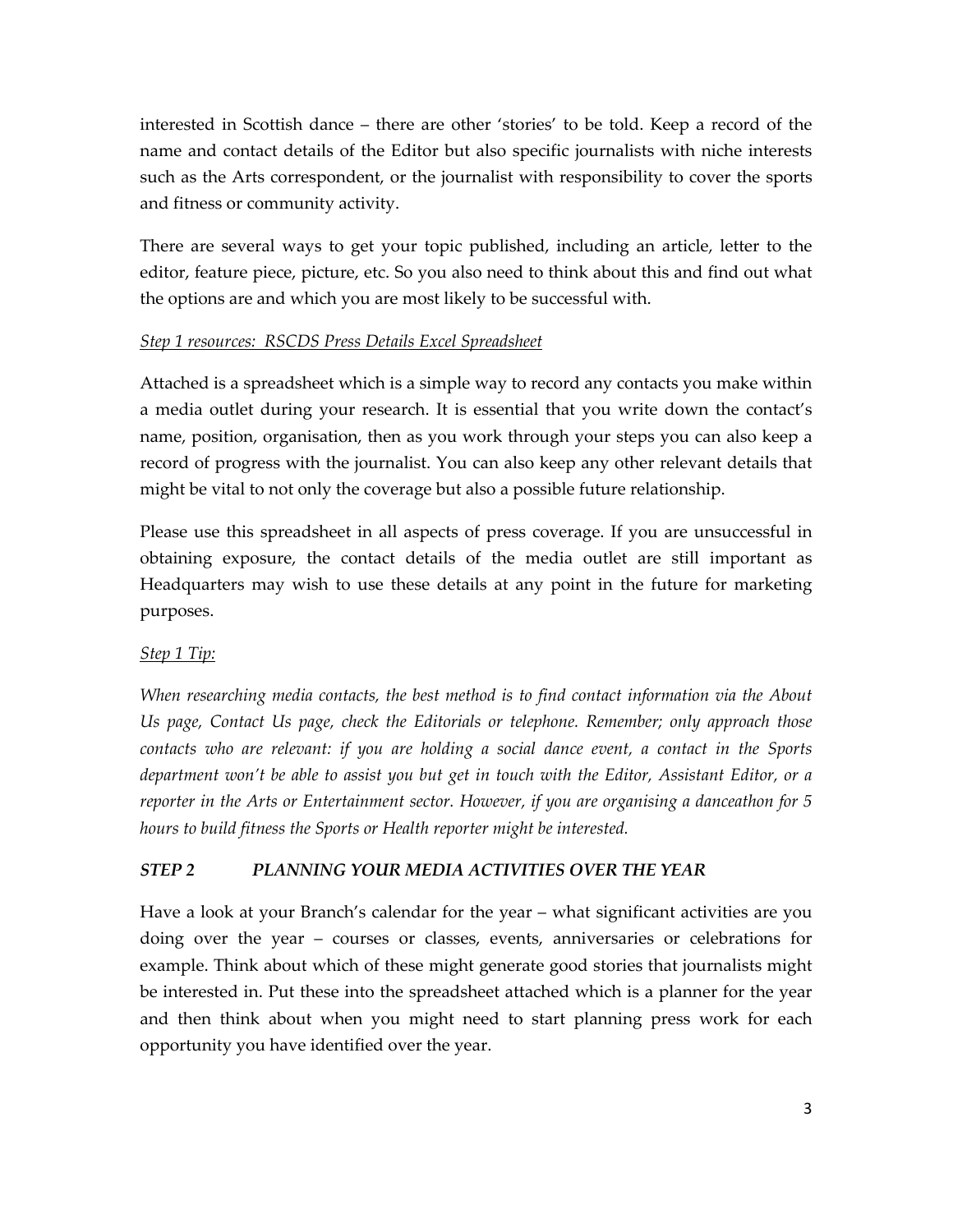Keeping track of when you need to send out your first Press Release, second Press Release, etc. and what details are included in each will help you ensure that you are not repeating details, and will also allow you to create a Media Strategy. This is a good way of seeing where you could improve tactics, what worked in which campaign, and plan for future events.

#### *Step 2 resources: Spreadsheet for Press planning for the year and for an event*

In addition to recording the details of your media contacts on the spreadsheet at Step 1, there is also a spreadsheet to create a Press Plan for the year and then also one for a Press Release Timeline to help you coordinate press materials when preparing for an event.

#### *Step 2 Tip:*

*The first Press Release is usually sent out at least a month before the event; this is to make all relevant media outlets aware of your event and to allow them enough time to plan for a representative to be present. A second Press Release could be sent out two weeks before the event to remind the media outlet that your event is indeed going forward, and to explain any details, relay the itinerary, and make the representative aware of any special instructions or permissions.* 

#### *STEP 3 FINDING YOUR 'HOOK' or 'STORY' – becoming a Journalist*

Finding a 'hook' or 'story' to interest the reader and the journalist is key to success. You have to get the journalist interested otherwise they will not run your story. The event or the class itself is very rarely the story – you just sneak the details of the event into the article alongside the story!

When thinking about publicising an event or an activity, a great way to start is to put yourself in the shoes of a journalist. What is it about your event that might make a story or be exciting or appealing to a reader? Often hooks for stories are about interesting people or personal stories (long lost sisters meet up at the dance, a young person who achieves something new or challenging is getting an award at the event, an older person is still very active and has achieved something challenging, someone is doing something helpful for the local community, etc.). Sometimes the hook might be about an anniversary (your Branch is 50 years old and someone who is coming to the event has been a member for these 50 years) or a historical aspect (you are holding your event in an ancient monument). If you know important people, the hook can involve someone important (e.g. a celebrity or a local politician or well recognised person). Another way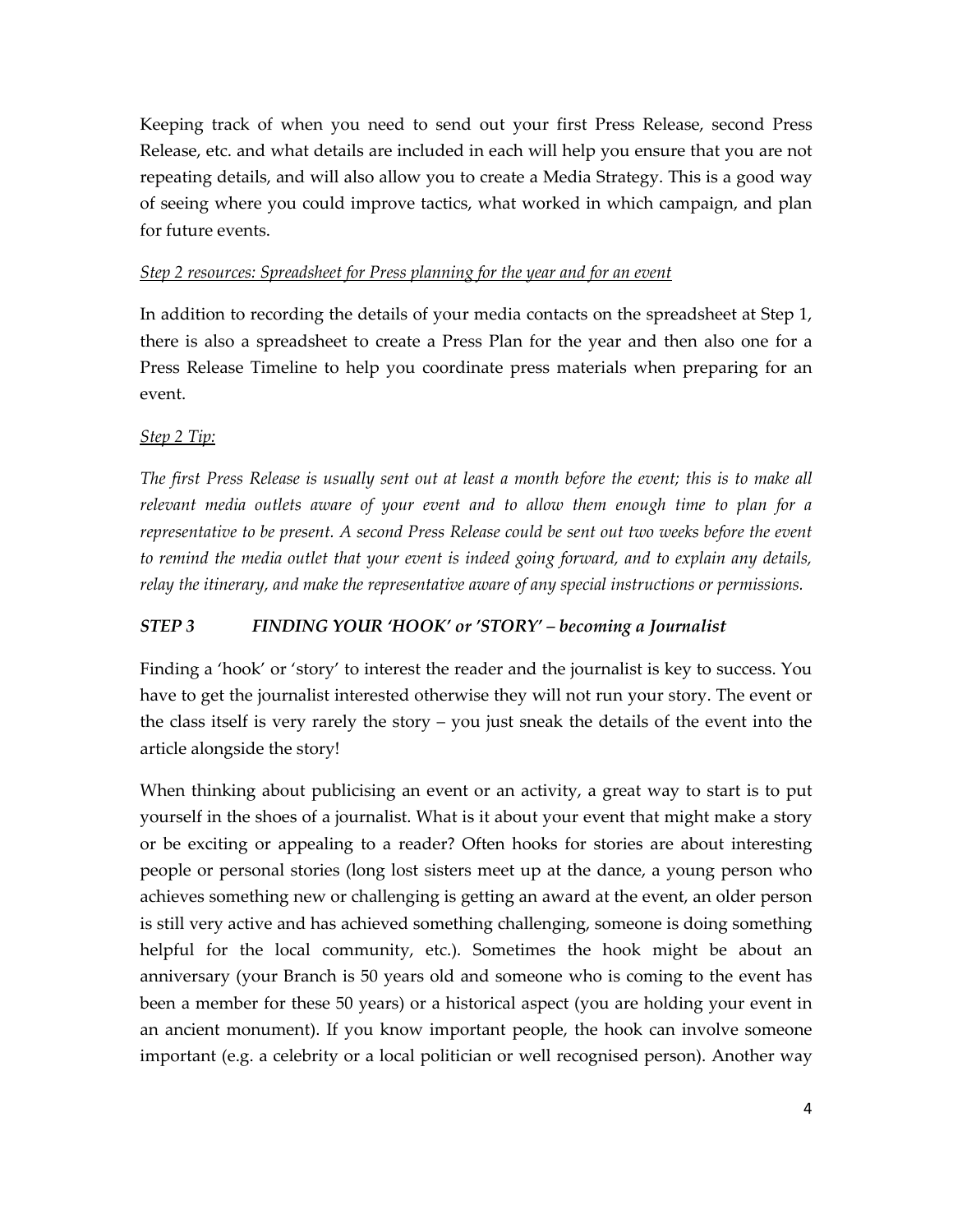to go about it is to create a story – do a flash-mob or some kind of stunt that will attract the media's attention.

Also, to help with this, think about what appeal your activity will have to both the dance community and the public at large. Are you offering anything if people attend? Will there be accompanying pictures? Before you even start writing think about what you are trying to accomplish and who your target audience is.

## *Step 3 Tip:*

*If you are emailing a media outlet in the hope of attracting press coverage, your subject line should catch their attention and the body of your email should stick to the story, the event and the details. A good subject line could be along the lines of:*

*"News Story: Global audience celebrates 50 years of Scottish Dance in Dundee"*

*"News Story: Joy of long-lost sisters reunited through Scottish Dance"*

*"News Story: Dancers from across the UK converge on Dundee to Dance Scottish"*

*Start off telling the media outlet that you have a News Story; then, find the best aspects of that story and create an appealing subject line. Media outlets are looking for a story that will attract attention and feature content that appeals to a wide range of readers, so always be mindful of this when trying to attract press coverage.* 

# *STEP 4 WRITING YOUR PRESS RELEASE OR ARTICLE AND GETTING A GOOD PHOTO*

Once you have your hook and strapline then you can start writing the article or press release in more detail and thinking about a good photo(s).

There are different processes for each type of content and you should think about what you want to accomplish. For example, if you only want a picture published then make sure the picture is a good representation of your idea/topic, is clear, and good quality (usually 300dpi, and at least 1MB). If you are looking for a feature, say a two-page article, then more material will be needed. Usually a picture, 500 words of text and multiple quotes from people relevant to the story are needed for a feature. However, a media outlet will more likely offer space for an article and work their way up to a feature in the future. If your content is interesting and draws in readers, then go back and see if a follow up can be done and suggest a feature! If the material cannot be easily collected, then perhaps just start out with a simple article.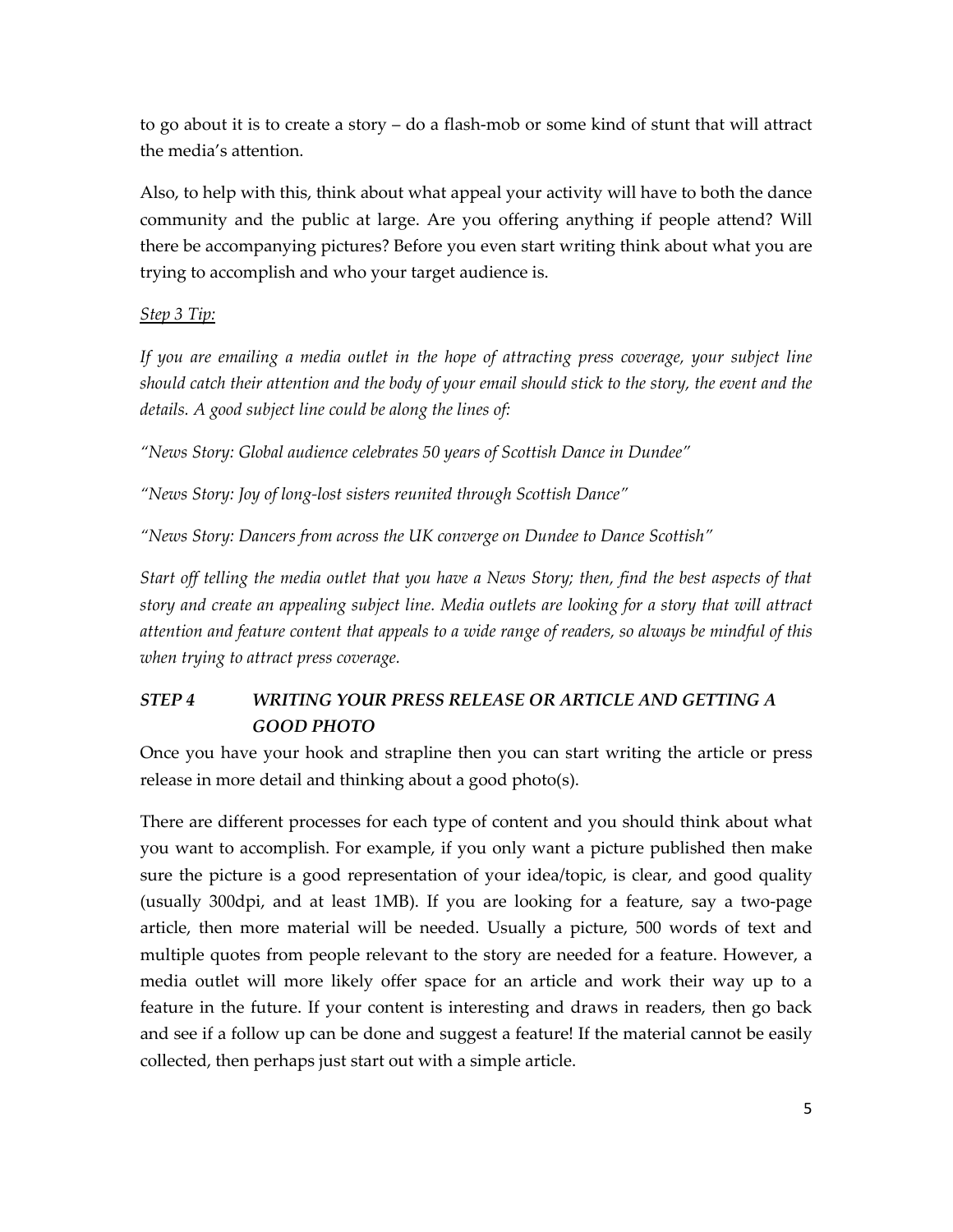A Press Release should be unique to each story (which might be related to a specific event), and the content aligned with your press schedule. For example, when sending out your **first** Press Release to a Media outlet, the information should be topical, focus on the hook (as mentioned above but you can also explain your event, a bit of background on the Society and your Branch, etc. It is much easier to get press coverage with an interesting hook!

A follow up Press Release should continue to focus on the hook and story, but you might also sum up the event or angle, provide specific "day of" details.

Each Press Release can have the same format, but the content will differ. You should start off with material that will be of interest to a media outlet(s) and focus on something specific. If you would like to provide background information on the Society, this can be added at the bottom of the press release, unless the media outlet asks for more details.

#### Good Photos – these can really make a story stand out!

When creating a Press Release always include information about photos; for example, whether you will provide accompanying photos or invite the media outlet to send a photographer.

When choosing a photo make sure that it relates to your 'hook' or 'story' – it needs to quickly grab attention and relate to the strapline. It also needs to be of good quality - at least 300dpi and at least 500MB.

In terms of content, it is really about the perspective of the article. If you want press coverage on a personal story or individual, make sure you have a good close up of the person or of them in the context of the story. If it is about a global audience attending a special event, then a large shot of a mixed group of people dancing will be best. Try and find positive images of happy people dancing; range of people showing variety of types of dancers; pictures that are not too busy and crowded, are well focused, colour balanced and not too bright or dark.

When you are choosing photos, remember – you must have the permission of the people in the photo – this is crucial particularly where there are children or vulnerable people in the photo, so when your branch is taking photos for future press articles please remember to secure permission first.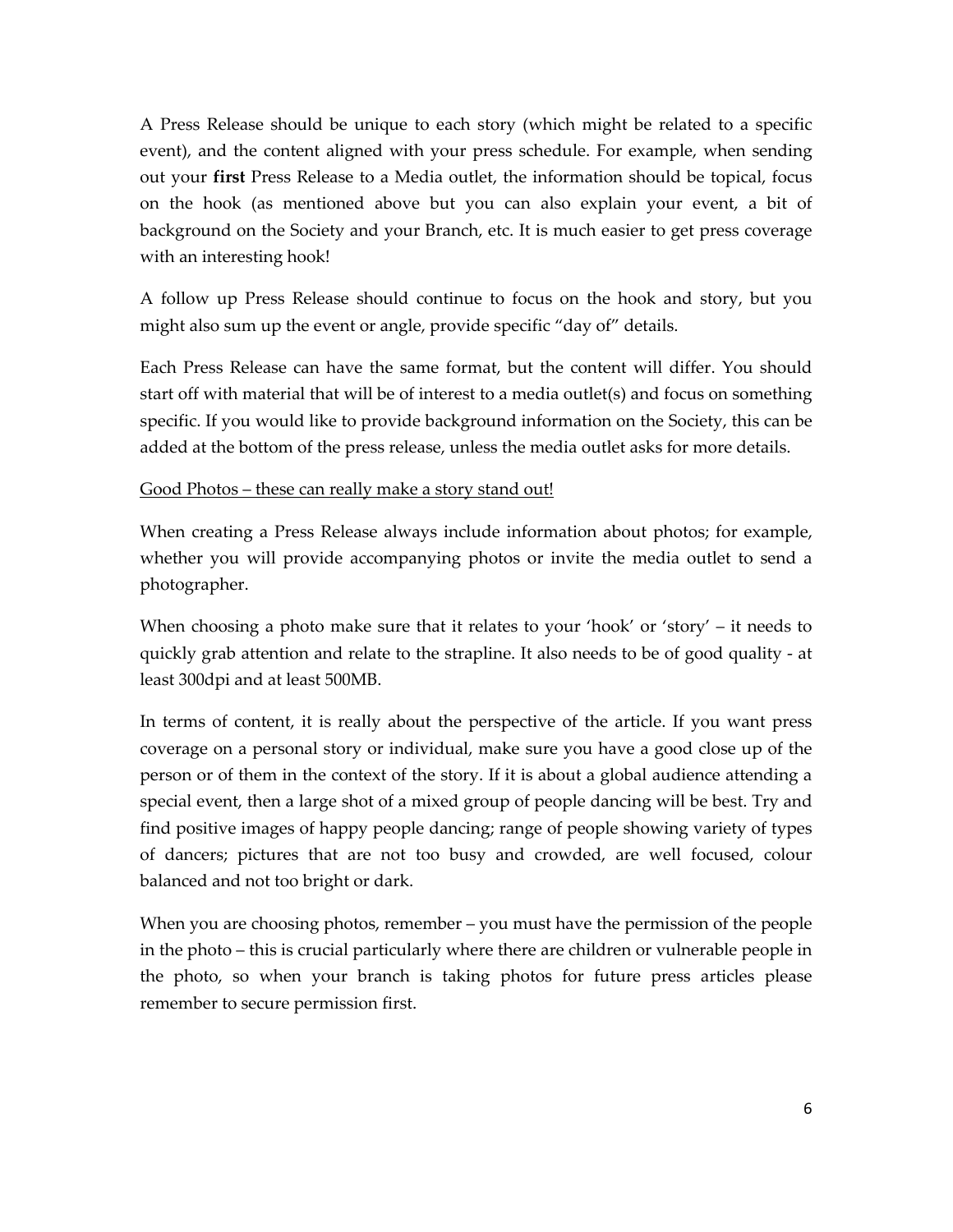Within this Press Pack is a sample press release that you are welcome to use when constructing your approach to a media outlet. This is a template with which to expand on with your own details.

We have also included three photos within this Press Pack that are designed to help you think about what kind of photos might appeal to media outlets.

In addition, we have also included two documents to help you attain photographs at events.

- 1) Photo Permission Form
	- a. This should be used if a photo will be taken of a minor, in which case you need the approval of their parent or guardian in the form of a signature
- 2) Notice of Photography
	- a. Place this notice up at your event preferably in plain sight for all attendees to see as each person should be aware they are being filmed or photographed.
	- b. Make an announcement stating that filming/photography will be occurring and that if an individual is not comfortable with their image being taken to get in touch with staff
	- c. If an individual will not give you permission the best course of action is to take their picture and then go about taking photos during the night. During the editing stage keep that photo handy so you can see which photos can be kept.

# *STEP 5 WORKING WITH THE JOURNALIST*

Once you have submitted your press release or article someone must be available to deal with any questions or requests for follow up information, from the journalist. They are always working to tight deadlines and fast paced changes. It is important that whoever you put on your press release as the main contact for journalists is someone who will be available in the hours and days after you have sent it. This person must also be someone with a good knowledge of the 'story' who can get them quick answers or decisions. It is